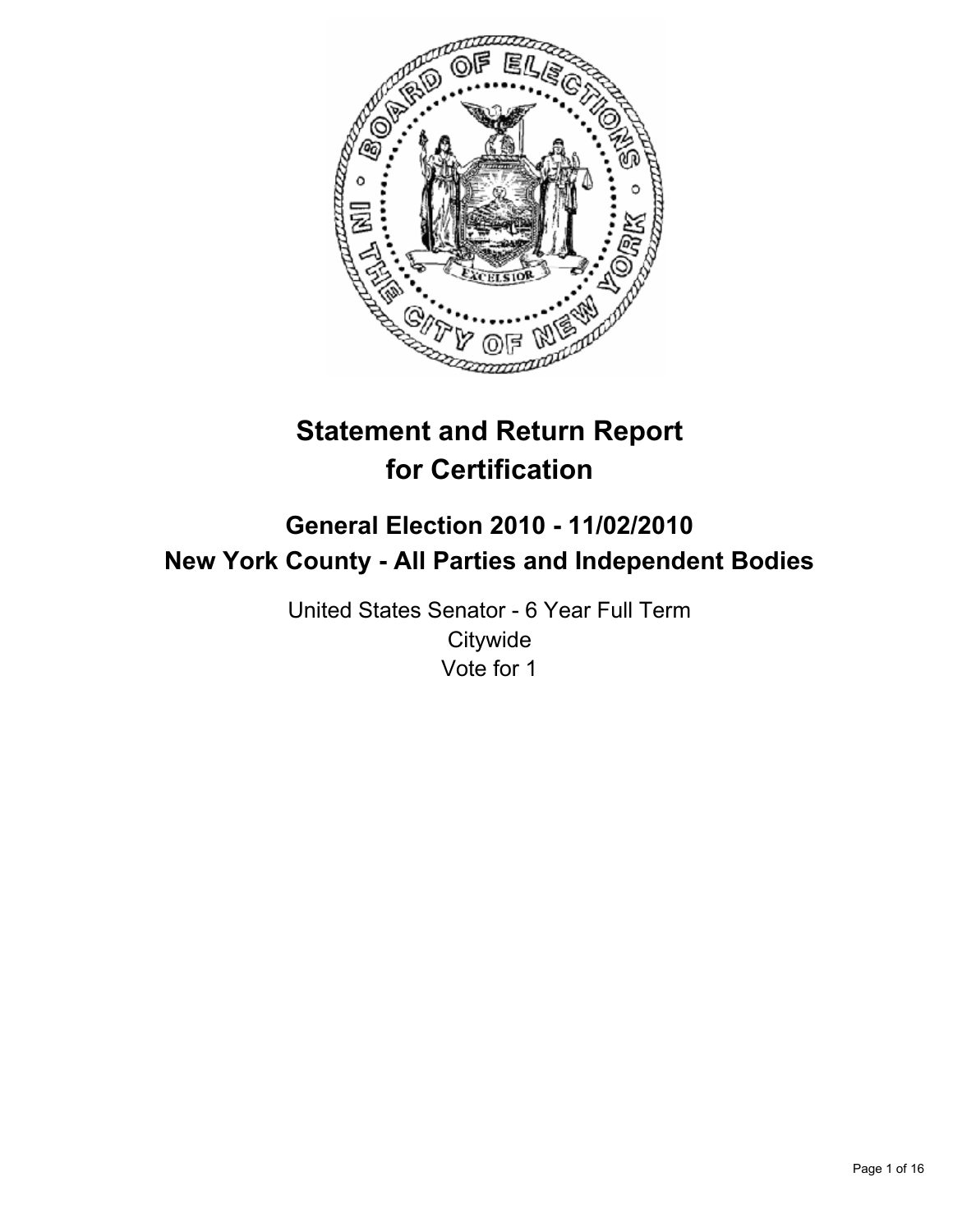

| PUBLIC COUNTER                                 | 21,353       |
|------------------------------------------------|--------------|
| <b>EMERGENCY</b>                               | 0            |
| <b>ABSENTEE/MILITARY</b>                       | 416          |
| <b>FEDERAL</b>                                 | 181          |
| <b>AFFIDAVIT</b>                               | 743          |
| <b>Total Ballots</b>                           | 22,693       |
| CHARLES E SCHUMER (DEMOCRATIC)                 | 15,739       |
| JAY TOWNSEND (REPUBLICAN)                      | 2,911        |
| CHARLES E SCHUMER (INDEPENDENCE)               | 478          |
| JAY TOWNSEND (CONSERVATIVE)                    | 228          |
| CHARLES E SCHUMER (WORKING FAMILIES)           | 1,406        |
| <b>COLIA CLARK (GREEN)</b>                     | 283          |
| RANDY A CREDICO (LIBERTARIAN/ANTI-PROHIBITION) | 155          |
| CHARLES E SCHUMER (WRITE-IN)                   | 3            |
| CHARLES E. SCHUMER (WRITE-IN)                  | 2            |
| DAVID PATTERSON (WRITE-IN)                     | 1            |
| DOUGLAS SCHREIBER (WRITE-IN)                   | 1            |
| EDMAND C BURNS (WRITE-IN)                      | 1            |
| FAULKNER (WRITE-IN)                            | 1            |
| FEISAL RAUF (WRITE-IN)                         | 1            |
| GAIL GOODE (WRITE-IN)                          | 1            |
| JAY TOWNSEND (WRITE-IN)                        | $\mathbf{1}$ |
| LIZARD PEOPLE (WRITE-IN)                       | 1            |
| <b>NESTER MAKHINO (WRITE-IN)</b>               | 1            |
| NO NAME (WRITE-IN)                             | 3            |
| NONE OF THE ABOVE (WRITE-IN)                   | 2            |
| NONE OF THE FOREGOING (WRITE-IN)               | 1            |
| NOT SCHUMER (WRITE-IN)                         | 1            |
| PETER HOWARD (WRITE-IN)                        | 2            |
| POPEYE (WRITE-IN)                              | $\mathbf{1}$ |
| RUTH ROBINETT (WRITE-IN)                       | 1            |
| SINGLE PAYER (WRITE-IN)                        | 1            |
| VOID (WRITE-IN)                                | 6            |
| <b>Total Votes</b>                             | 21,232       |
| Unrecorded                                     | 1,461        |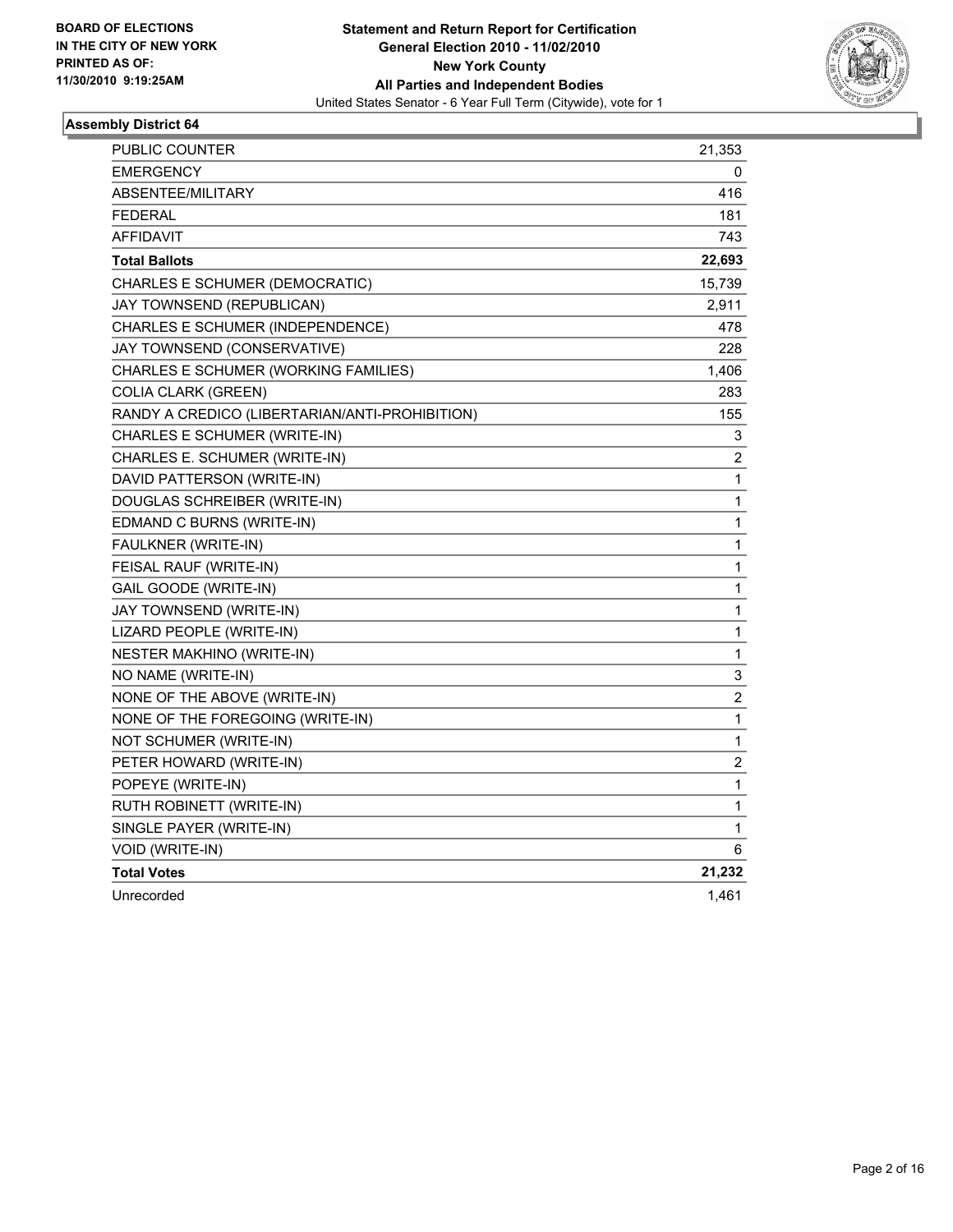

| PUBLIC COUNTER                                 | 31,869                  |
|------------------------------------------------|-------------------------|
| <b>EMERGENCY</b>                               | 0                       |
| <b>ABSENTEE/MILITARY</b>                       | 1,013                   |
| <b>FEDERAL</b>                                 | 526                     |
| <b>AFFIDAVIT</b>                               | 887                     |
| <b>Total Ballots</b>                           | 34,295                  |
| CHARLES E SCHUMER (DEMOCRATIC)                 | 23,017                  |
| JAY TOWNSEND (REPUBLICAN)                      | 6,938                   |
| CHARLES E SCHUMER (INDEPENDENCE)               | 1,021                   |
| JAY TOWNSEND (CONSERVATIVE)                    | 583                     |
| CHARLES E SCHUMER (WORKING FAMILIES)           | 1,393                   |
| <b>COLIA CLARK (GREEN)</b>                     | 295                     |
| RANDY A CREDICO (LIBERTARIAN/ANTI-PROHIBITION) | 179                     |
| BARRY ZIMMERMAN (WRITE-IN)                     | 1                       |
| CHARLES E SCHUMER (WRITE-IN)                   | 3                       |
| COLIA LIDDELL LAFAYETTE CLARK (WRITE-IN)       | 1                       |
| DAFFY DUCK (WRITE-IN)                          | 1                       |
| DYLAN RATIGAN (WRITE-IN)                       | 1                       |
| ED KOCH (WRITE-IN)                             | 1                       |
| EUROPEAN AMERICA (WRITE-IN)                    | 1                       |
| <b>GARY BERNSTEIN (WRITE-IN)</b>               | $\overline{\mathbf{c}}$ |
| <b>GARY BERNTSEN (WRITE-IN)</b>                | 1                       |
| JAY TOWNSEND (WRITE-IN)                        | 1                       |
| <b>JIMMY MCMILLAN (WRITE-IN)</b>               | 1                       |
| LARRY JACOBS (WRITE-IN)                        | 1                       |
| LISA MURKOWSTZ (WRITE-IN)                      | 1                       |
| MICHAEL BLOOMBERG (WRITE-IN)                   | 1                       |
| MICHAEL I. FANDAL (WRITE-IN)                   | 1                       |
| NO NAME (WRITE-IN)                             | 3                       |
| TOM TAMASSIAN (WRITE-IN)                       | 1                       |
| TONY AVELLA (WRITE-IN)                         | 1                       |
| VOID (WRITE-IN)                                | 6                       |
| <b>Total Votes</b>                             | 33,455                  |
| Unrecorded                                     | 840                     |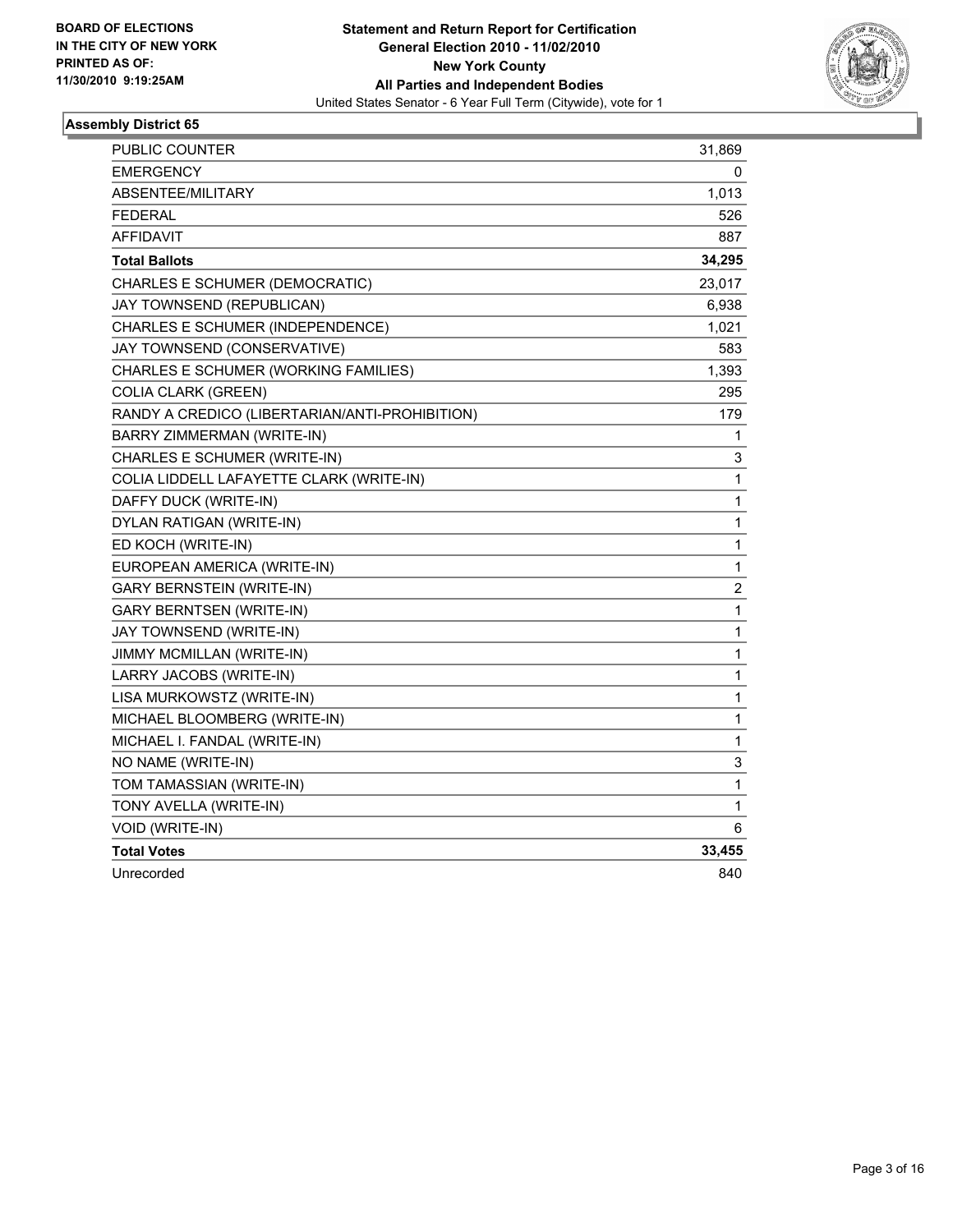

| <b>PUBLIC COUNTER</b>                          | 33,385       |
|------------------------------------------------|--------------|
| <b>EMERGENCY</b>                               | 7            |
| ABSENTEE/MILITARY                              | 1,166        |
| <b>FEDERAL</b>                                 | 742          |
| <b>AFFIDAVIT</b>                               | 1,095        |
| <b>Total Ballots</b>                           | 36,395       |
| CHARLES E SCHUMER (DEMOCRATIC)                 | 25,767       |
| JAY TOWNSEND (REPUBLICAN)                      | 3,772        |
| CHARLES E SCHUMER (INDEPENDENCE)               | 797          |
| JAY TOWNSEND (CONSERVATIVE)                    | 277          |
| CHARLES E SCHUMER (WORKING FAMILIES)           | 4,193        |
| <b>COLIA CLARK (GREEN)</b>                     | 596          |
| RANDY A CREDICO (LIBERTARIAN/ANTI-PROHIBITION) | 258          |
| CHARLES E SCHUMER (WRITE-IN)                   | 6            |
| CLINTON (WRITE-IN)                             | 1            |
| DEBORAH GLICK (WRITE-IN)                       | 1            |
| DRAGAN SIMIL (WRITE-IN)                        | 1            |
| ELI SENOR (WRITE-IN)                           | 1            |
| FRED DOLLEAR (WRITE-IN)                        | 1            |
| FULL PUBLIC FUNDING (WRITE-IN)                 | 1            |
| HARVEY MILK (WRITE-IN)                         | $\mathbf{1}$ |
| HOLT (WRITE-IN)                                | 1            |
| NO ONE (WRITE-IN)                              | 1            |
| NOBODY (WRITE-IN)                              | 1            |
| REBECCA CURT (WRITE-IN)                        | $\mathbf 2$  |
| SCOTT SINGER (WRITE-IN)                        | 1            |
| ST. VINCENT REPLACEMENT (WRITE-IN)             | 1            |
| VOID (WRITE-IN)                                | 5            |
| <b>WORKERS PARTY (WRITE-IN)</b>                | 1            |
| <b>Total Votes</b>                             | 35,686       |
| Unrecorded                                     | 709          |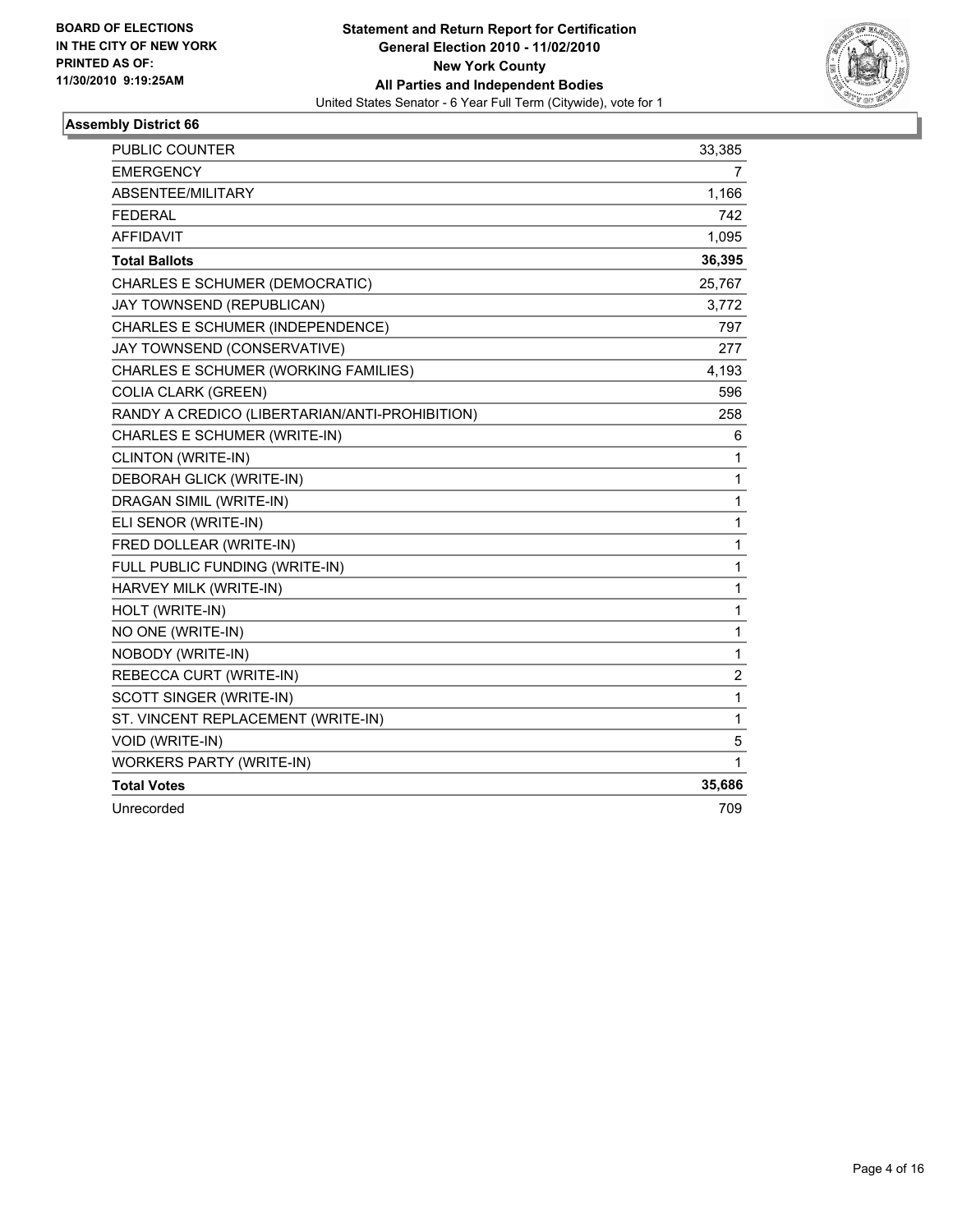

| PUBLIC COUNTER                                 | 37,785         |
|------------------------------------------------|----------------|
| <b>EMERGENCY</b>                               | 36             |
| ABSENTEE/MILITARY                              | 1,192          |
| <b>FEDERAL</b>                                 | 625            |
| <b>AFFIDAVIT</b>                               | 1,011          |
| <b>Total Ballots</b>                           | 40,649         |
| CHARLES E SCHUMER (DEMOCRATIC)                 | 29,495         |
| JAY TOWNSEND (REPUBLICAN)                      | 4,871          |
| CHARLES E SCHUMER (INDEPENDENCE)               | 985            |
| JAY TOWNSEND (CONSERVATIVE)                    | 377            |
| CHARLES E SCHUMER (WORKING FAMILIES)           | 3,305          |
| <b>COLIA CLARK (GREEN)</b>                     | 455            |
| RANDY A CREDICO (LIBERTARIAN/ANTI-PROHIBITION) | 229            |
| <b>ABSTAIN (WRITE-IN)</b>                      | 1              |
| CHARLES E SCHUMER (WRITE-IN)                   | 2              |
| ELIZABETH WARREN (WRITE-IN)                    | $\overline{2}$ |
| JON STEWART (WRITE-IN)                         | 1              |
| MARY V ROBBINS MD (WRITE-IN)                   | 1              |
| MICHAEL BOCHSMAN (WRITE-IN)                    | 1              |
| MICHAEL SANDAL (WRITE-IN)                      | 1              |
| MITT ROMNI (WRITE-IN)                          | 1              |
| NONE OF THE ABOVE (WRITE-IN)                   | 1              |
| PETER KING (WRITE-IN)                          | 1              |
| RHODA NADLER (WRITE-IN)                        | 1              |
| SARAH RUTH RABINETT (WRITE-IN)                 | 1              |
| SCOTT M. SINGER (WRITE-IN)                     | 1              |
| SCOTT MICHAEL SINGER (WRITE-IN)                | 1              |
| THOMAS JEFFERSON (WRITE-IN)                    | 1              |
| VOID (WRITE-IN)                                | 5              |
| <b>Total Votes</b>                             | 39,739         |
| Unrecorded                                     | 910            |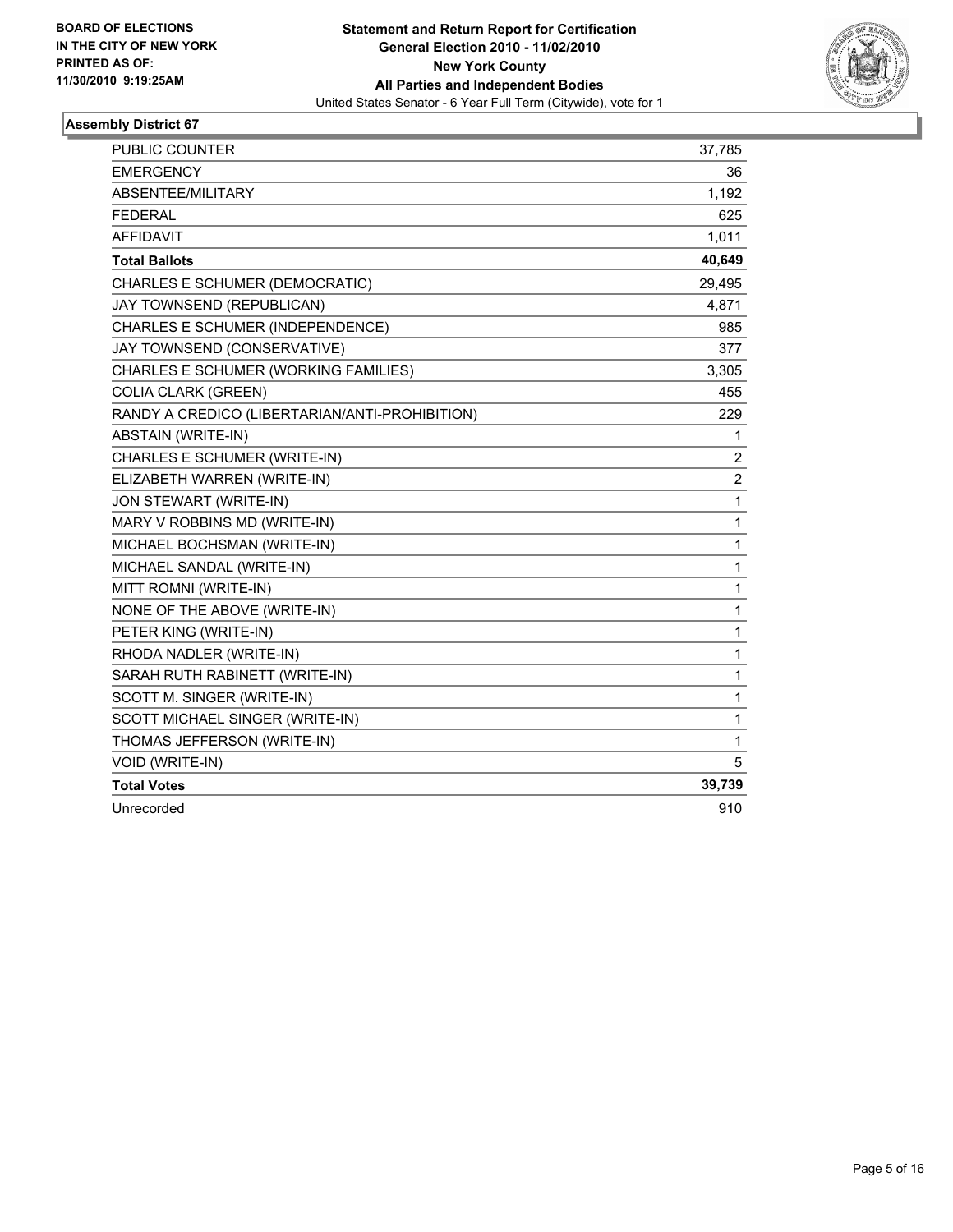

| <b>PUBLIC COUNTER</b>                          | 19,808 |
|------------------------------------------------|--------|
| <b>EMERGENCY</b>                               | 0      |
| ABSENTEE/MILITARY                              | 326    |
| <b>FEDERAL</b>                                 | 74     |
| <b>AFFIDAVIT</b>                               | 619    |
| <b>Total Ballots</b>                           | 20,827 |
| CHARLES E SCHUMER (DEMOCRATIC)                 | 16,686 |
| JAY TOWNSEND (REPUBLICAN)                      | 1,060  |
| CHARLES E SCHUMER (INDEPENDENCE)               | 382    |
| JAY TOWNSEND (CONSERVATIVE)                    | 115    |
| CHARLES E SCHUMER (WORKING FAMILIES)           | 915    |
| <b>COLIA CLARK (GREEN)</b>                     | 198    |
| RANDY A CREDICO (LIBERTARIAN/ANTI-PROHIBITION) | 81     |
| ALTON MADDOX (WRITE-IN)                        | 1      |
| CHARLES E SCHUMER (WRITE-IN)                   | 1      |
| MICHAEL BLOOMBERG (WRITE-IN)                   | 1      |
| NO NAME (WRITE-IN)                             | 4      |
| TONY AVELLA (WRITE-IN)                         | 1      |
| VOID (WRITE-IN)                                | 6      |
| WF KUNEZ (WRITE-IN)                            | 1      |
| <b>Total Votes</b>                             | 19,452 |
| Unrecorded                                     | 1,375  |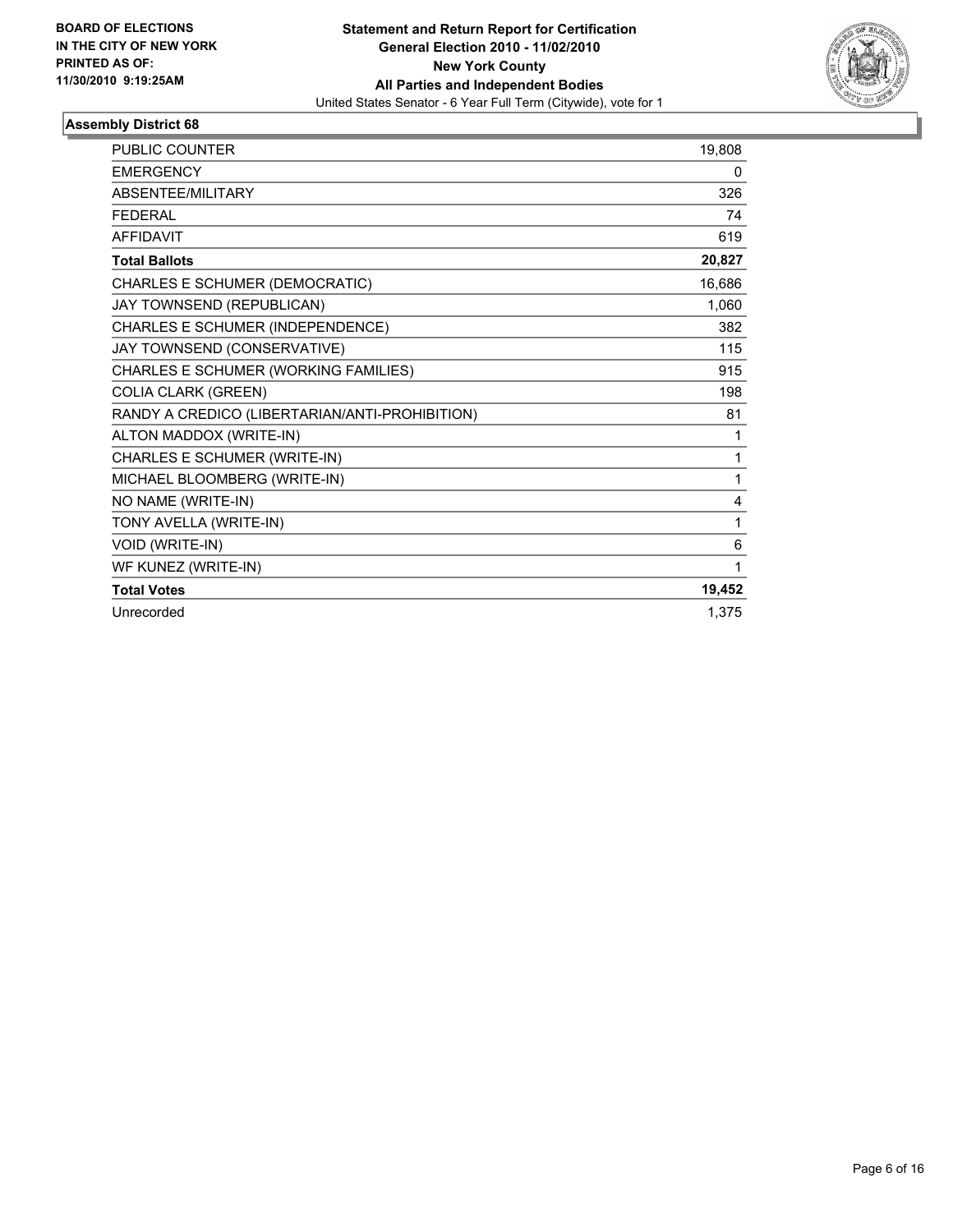

| PUBLIC COUNTER                                 | 33,317       |
|------------------------------------------------|--------------|
| <b>EMERGENCY</b>                               | 0            |
| ABSENTEE/MILITARY                              | 868          |
| <b>FEDERAL</b>                                 | 468          |
| AFFIDAVIT                                      | 907          |
| <b>Total Ballots</b>                           | 35,560       |
| CHARLES E SCHUMER (DEMOCRATIC)                 | 26,478       |
| JAY TOWNSEND (REPUBLICAN)                      | 2,212        |
| CHARLES E SCHUMER (INDEPENDENCE)               | 702          |
| JAY TOWNSEND (CONSERVATIVE)                    | 213          |
| CHARLES E SCHUMER (WORKING FAMILIES)           | 4,007        |
| COLIA CLARK (GREEN)                            | 565          |
| RANDY A CREDICO (LIBERTARIAN/ANTI-PROHIBITION) | 174          |
| BELLA ABZY (WRITE-IN)                          | 1            |
| CAROLYN MCCARTHY (WRITE-IN)                    | 1            |
| CHARLES E SCHUMER (WRITE-IN)                   | 2            |
| CRISTOBALL SILVA (WRITE-IN)                    | $\mathbf{1}$ |
| DAVID FAUST (WRITE-IN)                         | $\mathbf{1}$ |
| HILLARY CLINTON (WRITE-IN)                     | $\mathbf{1}$ |
| JAY TOWNSEND (WRITE-IN)                        | 1            |
| JON STEWART (WRITE-IN)                         | $\mathbf 1$  |
| KARL DENNINGER (WRITE-IN)                      | 1            |
| MARK SEAMAN (WRITE-IN)                         | $\mathbf 1$  |
| MEDICARE FOR ALL (WRITE-IN)                    | $\mathbf 1$  |
| MICHAEL BLOOMBERG (WRITE-IN)                   | $\mathbf{1}$ |
| NO NAME (WRITE-IN)                             | 3            |
| NONE (WRITE-IN)                                | $\mathbf{1}$ |
| NONE OF THE ABOVE (WRITE-IN)                   | 1            |
| VOID (WRITE-IN)                                | 4            |
| <b>Total Votes</b>                             | 34,373       |
| Unrecorded                                     | 1,187        |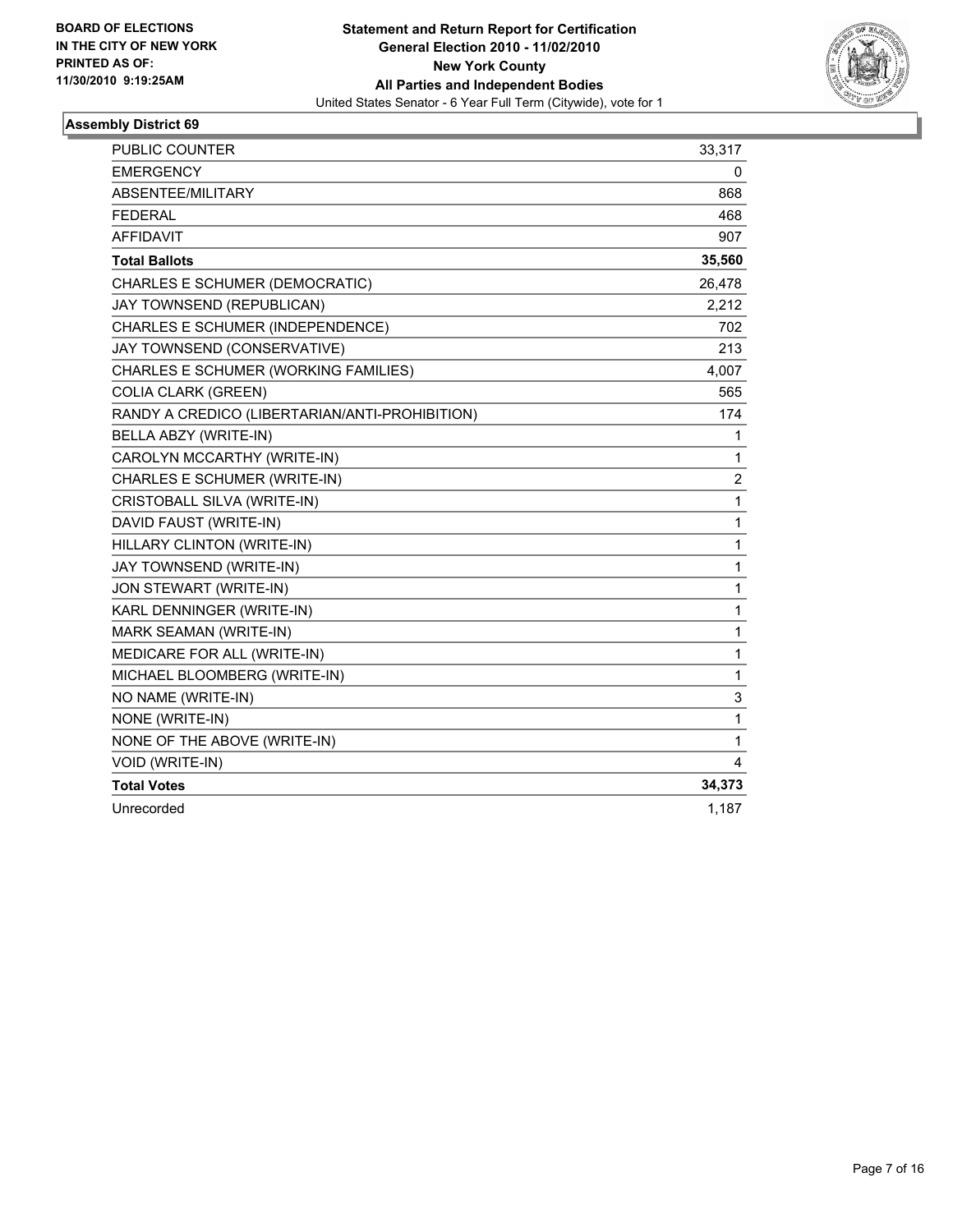

| PUBLIC COUNTER                                 | 24,501         |
|------------------------------------------------|----------------|
| <b>EMERGENCY</b>                               | $\overline{2}$ |
| ABSENTEE/MILITARY                              | 356            |
| <b>FEDERAL</b>                                 | 59             |
| <b>AFFIDAVIT</b>                               | 858            |
| <b>Total Ballots</b>                           | 25,776         |
| CHARLES E SCHUMER (DEMOCRATIC)                 | 21,732         |
| JAY TOWNSEND (REPUBLICAN)                      | 523            |
| CHARLES E SCHUMER (INDEPENDENCE)               | 503            |
| JAY TOWNSEND (CONSERVATIVE)                    | 85             |
| CHARLES E SCHUMER (WORKING FAMILIES)           | 1,237          |
| <b>COLIA CLARK (GREEN)</b>                     | 297            |
| RANDY A CREDICO (LIBERTARIAN/ANTI-PROHIBITION) | 85             |
| ALFRED TAYLOR (WRITE-IN)                       | 1              |
| BOYCOTT PARTHED ISRAEL! (WRITE-IN)             | $\mathbf 1$    |
| CHARLES E SCHUMER (WRITE-IN)                   | $\mathbf{1}$   |
| LORD JESUS CHRIST THE SON OF GOD (WRITE-IN)    | $\mathbf{1}$   |
| MICHAEL FANDALL (WRITE-IN)                     | $\mathbf{1}$   |
| MONICA ANUSA (WRITE-IN)                        | $\mathbf{1}$   |
| NO NAME (WRITE-IN)                             | 2              |
| NO ONE (WRITE-IN)                              | 1              |
| ROBERT WILLIAMS (WRITE-IN)                     | 1              |
| VOID (WRITE-IN)                                | $\mathbf{1}$   |
| <b>Total Votes</b>                             | 24,473         |
| Unrecorded                                     | 1.303          |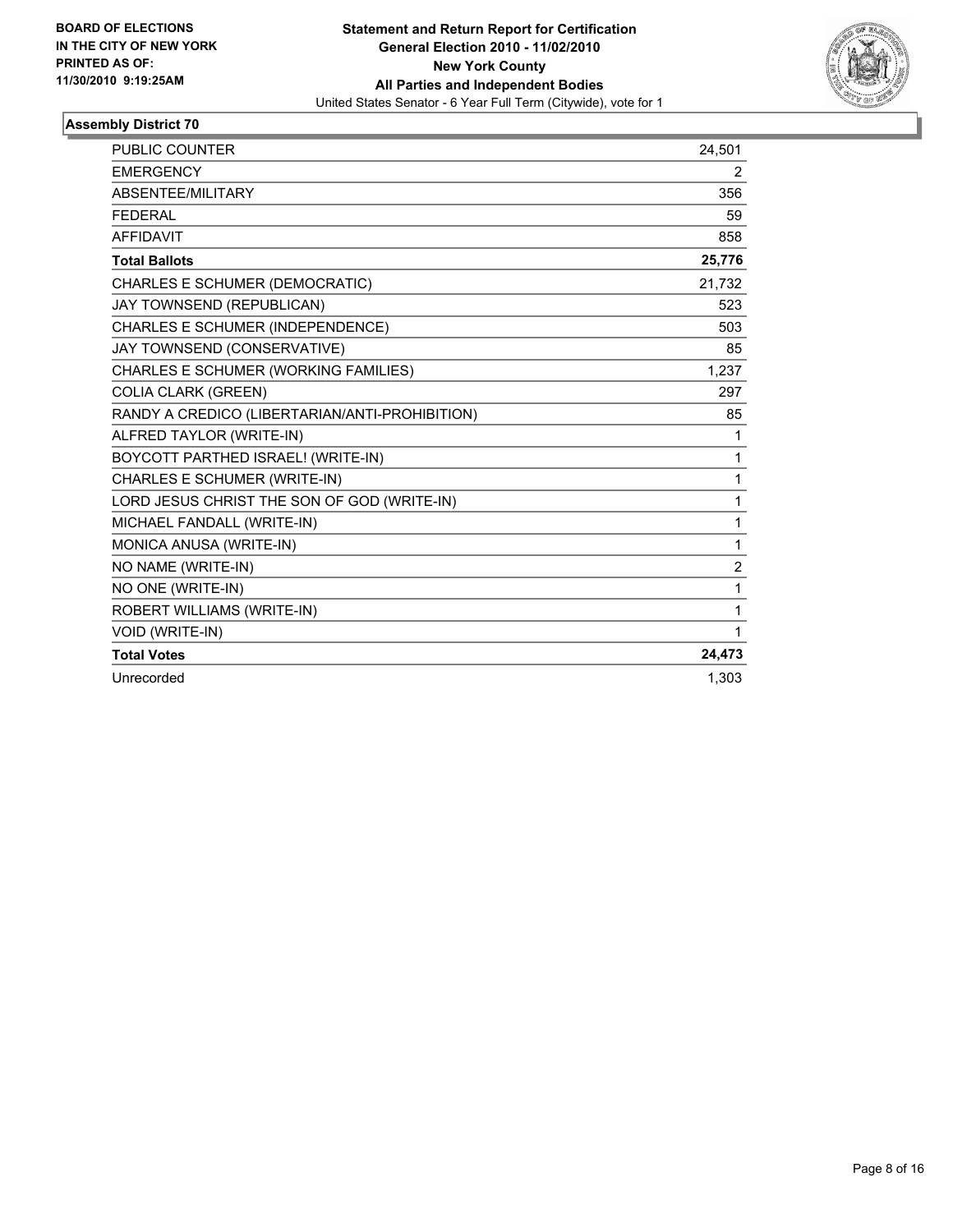

| <b>PUBLIC COUNTER</b>                          | 24,164         |
|------------------------------------------------|----------------|
| <b>EMERGENCY</b>                               | 0              |
| ABSENTEE/MILITARY                              | 392            |
| <b>FEDERAL</b>                                 | 155            |
| <b>AFFIDAVIT</b>                               | 661            |
| <b>Total Ballots</b>                           | 25,372         |
| CHARLES E SCHUMER (DEMOCRATIC)                 | 19,814         |
| JAY TOWNSEND (REPUBLICAN)                      | 1,368          |
| CHARLES E SCHUMER (INDEPENDENCE)               | 480            |
| JAY TOWNSEND (CONSERVATIVE)                    | 169            |
| CHARLES E SCHUMER (WORKING FAMILIES)           | 1,878          |
| <b>COLIA CLARK (GREEN)</b>                     | 339            |
| RANDY A CREDICO (LIBERTARIAN/ANTI-PROHIBITION) | 106            |
| ADAM CLAYTON (WRITE-IN)                        | 1              |
| CAROLINE KENNEDY (WRITE-IN)                    | 1              |
| <b>CHARLES BARRON (WRITE-IN)</b>               | 2              |
| CHARLES E SCHUMER (WRITE-IN)                   | 1              |
| CHARLI KEMP (WRITE-IN)                         | 1              |
| NICK MARTIN (WRITE-IN)                         | 1              |
| SARA RUTH ROBINETTE (WRITE-IN)                 | 2              |
| SARAH RUTH ROBINETT (WRITE-IN)                 | $\overline{2}$ |
| VOID (WRITE-IN)                                | $\overline{7}$ |
| WILLIE COTTON (WRITE-IN)                       | 1              |
| <b>Total Votes</b>                             | 24,173         |
| Unrecorded                                     | 1,199          |

| <b>PUBLIC COUNTER</b>                          | 17,354         |
|------------------------------------------------|----------------|
| <b>EMERGENCY</b>                               | 0              |
| ABSENTEE/MILITARY                              | 155            |
| <b>FEDERAL</b>                                 | 126            |
| <b>AFFIDAVIT</b>                               | 393            |
| <b>Total Ballots</b>                           | 18,028         |
| CHARLES E SCHUMER (DEMOCRATIC)                 | 14,022         |
| JAY TOWNSEND (REPUBLICAN)                      | 833            |
| CHARLES E SCHUMER (INDEPENDENCE)               | 255            |
| JAY TOWNSEND (CONSERVATIVE)                    | 107            |
| CHARLES E SCHUMER (WORKING FAMILIES)           | 1,107          |
| <b>COLIA CLARK (GREEN)</b>                     | 178            |
| RANDY A CREDICO (LIBERTARIAN/ANTI-PROHIBITION) | 58             |
| JAY TOWNSEND (WRITE-IN)                        | 1              |
| NO NAME (WRITE-IN)                             | 1              |
| NONE (WRITE-IN)                                | $\overline{2}$ |
| VOID (WRITE-IN)                                | 2              |
| WILLIE COTTON (WRITE-IN)                       | $\overline{2}$ |
| <b>Total Votes</b>                             | 16,568         |
| Unrecorded                                     | 1,460          |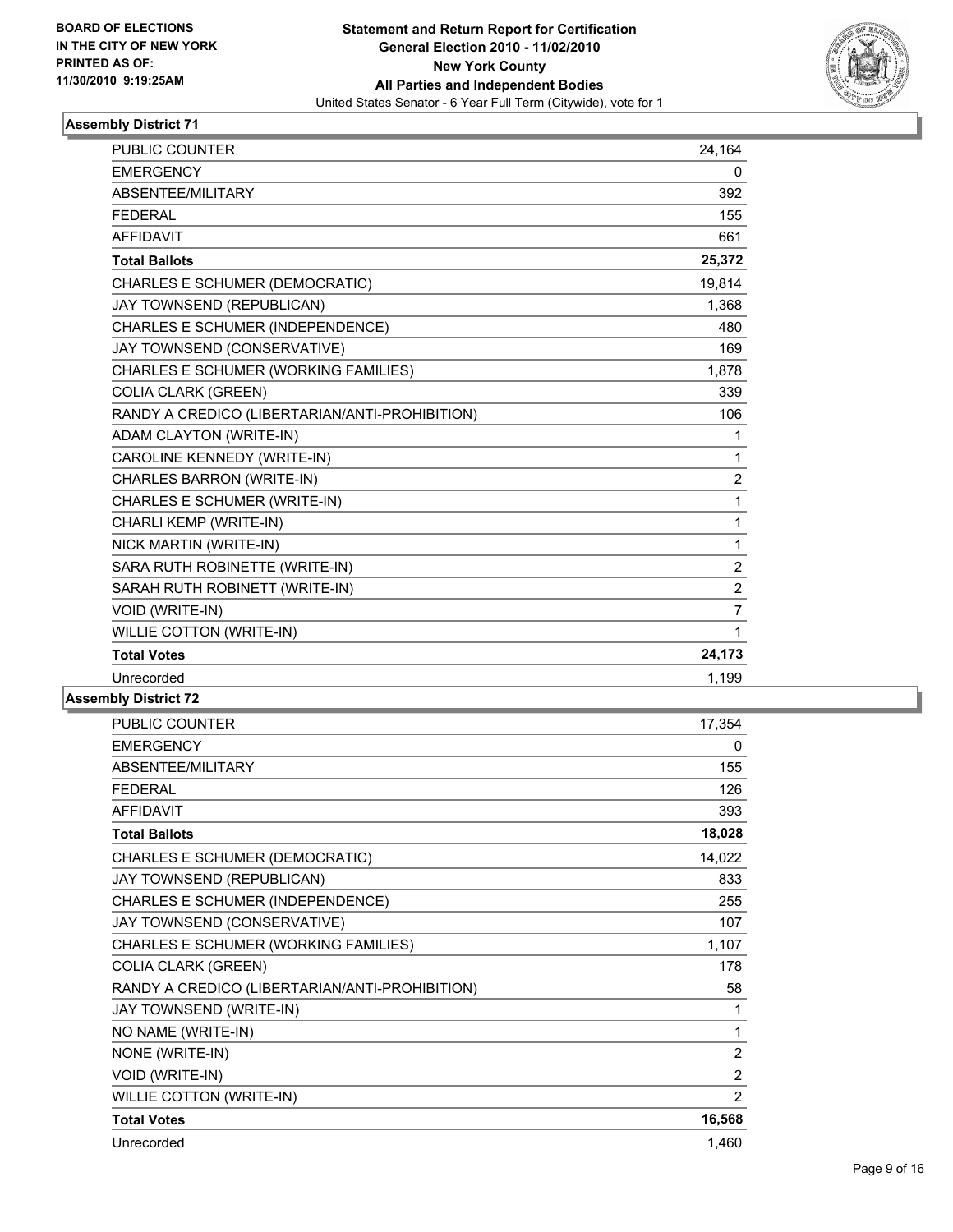

| PUBLIC COUNTER                                 | 35,643         |
|------------------------------------------------|----------------|
| <b>EMERGENCY</b>                               | 0              |
| ABSENTEE/MILITARY                              | 1.456          |
| <b>FEDERAL</b>                                 | 667            |
| <b>AFFIDAVIT</b>                               | 750            |
| <b>Total Ballots</b>                           | 38,516         |
| CHARLES E SCHUMER (DEMOCRATIC)                 | 24,958         |
| JAY TOWNSEND (REPUBLICAN)                      | 9,381          |
| CHARLES E SCHUMER (INDEPENDENCE)               | 1,236          |
| JAY TOWNSEND (CONSERVATIVE)                    | 554            |
| CHARLES E SCHUMER (WORKING FAMILIES)           | 1,024          |
| <b>COLIA CLARK (GREEN)</b>                     | 231            |
| RANDY A CREDICO (LIBERTARIAN/ANTI-PROHIBITION) | 167            |
| <b>BERNSTEIN (WRITE-IN)</b>                    | 1              |
| CAROLYN KENNEDY (WRITE-IN)                     | 2              |
| CHARLES E SCHUMER (WRITE-IN)                   | 8              |
| <b>GARY BERNSTEN (WRITE-IN)</b>                | 1              |
| JAY TOWNSEND (WRITE-IN)                        | $\overline{2}$ |
| JIMMY MCMILLIAN (WRITE-IN)                     | 1              |
| RANDY A CREDICO (WRITE-IN)                     | 1              |
| ROY ENNIS (WRITE-IN)                           | 1              |
| RYAN E. HOFFMAN (WRITE-IN)                     | 1              |
| THOMAS K. DUDLE (WRITE-IN)                     | $\overline{c}$ |
| TONY AVELLA (WRITE-IN)                         | 1              |
| <b>VOID (WRITE-IN)</b>                         | 10             |
| <b>Total Votes</b>                             | 37,582         |
| Unrecorded                                     | 934            |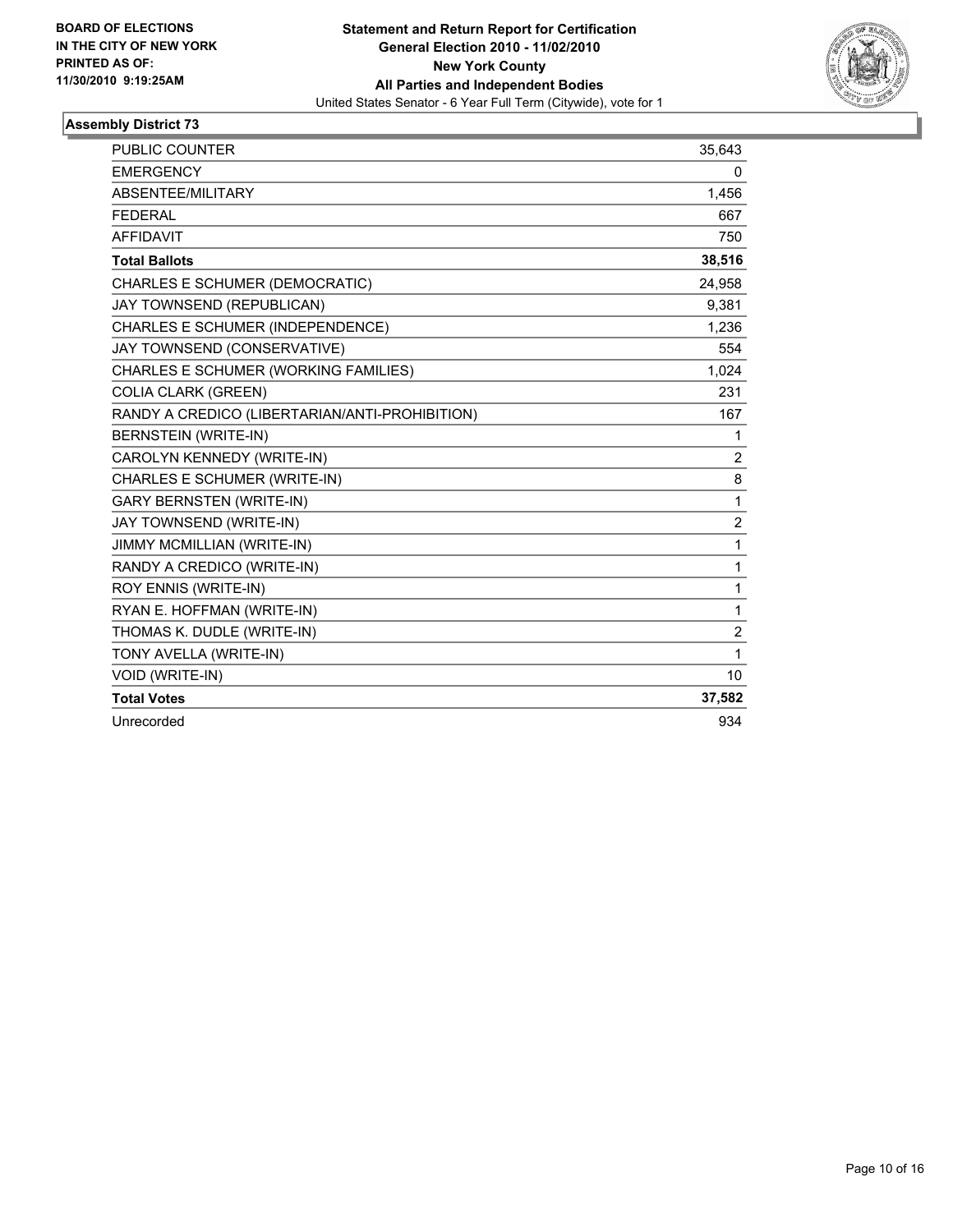

| <b>PUBLIC COUNTER</b>                          | 29,080         |
|------------------------------------------------|----------------|
| <b>EMERGENCY</b>                               | 0              |
| ABSENTEE/MILITARY                              | 709            |
| <b>FEDERAL</b>                                 | 357            |
| <b>AFFIDAVIT</b>                               | 772            |
| <b>Total Ballots</b>                           | 30,918         |
| CHARLES E SCHUMER (DEMOCRATIC)                 | 21,550         |
| JAY TOWNSEND (REPUBLICAN)                      | 3,786          |
| CHARLES E SCHUMER (INDEPENDENCE)               | 732            |
| JAY TOWNSEND (CONSERVATIVE)                    | 424            |
| CHARLES E SCHUMER (WORKING FAMILIES)           | 2,693          |
| <b>COLIA CLARK (GREEN)</b>                     | 412            |
| RANDY A CREDICO (LIBERTARIAN/ANTI-PROHIBITION) | 218            |
| CHARLES E SCHUMER (WRITE-IN)                   | 4              |
| CLAUDE WINFIELD (WRITE-IN)                     | 1              |
| FLORENCE MCDERMOTT (WRITE-IN)                  | 1              |
| JIMMY MCMILLAN (WRITE-IN)                      | 1              |
| KEITH WRIGHT (WRITE-IN)                        | 1              |
| LEONARD VAISMAN (WRITE-IN)                     | 1              |
| MICKEY MOUSE (WRITE-IN)                        | 2              |
| N/A (WRITE-IN)                                 | 1              |
| NO NAME (WRITE-IN)                             | 8              |
| RUTH ROBIN-ERE (WRITE-IN)                      | 1              |
| RUTH ROBINETTE (WRITE-IN)                      | 1              |
| SARAH ROBINETT (WRITE-IN)                      | 1              |
| SOMEONE ELSE (WRITE-IN)                        | 1              |
| STEVEN A KING (WRITE-IN)                       | $\overline{c}$ |
| VOID (WRITE-IN)                                | 5              |
| <b>Total Votes</b>                             | 29,846         |
| Unrecorded                                     | 1,072          |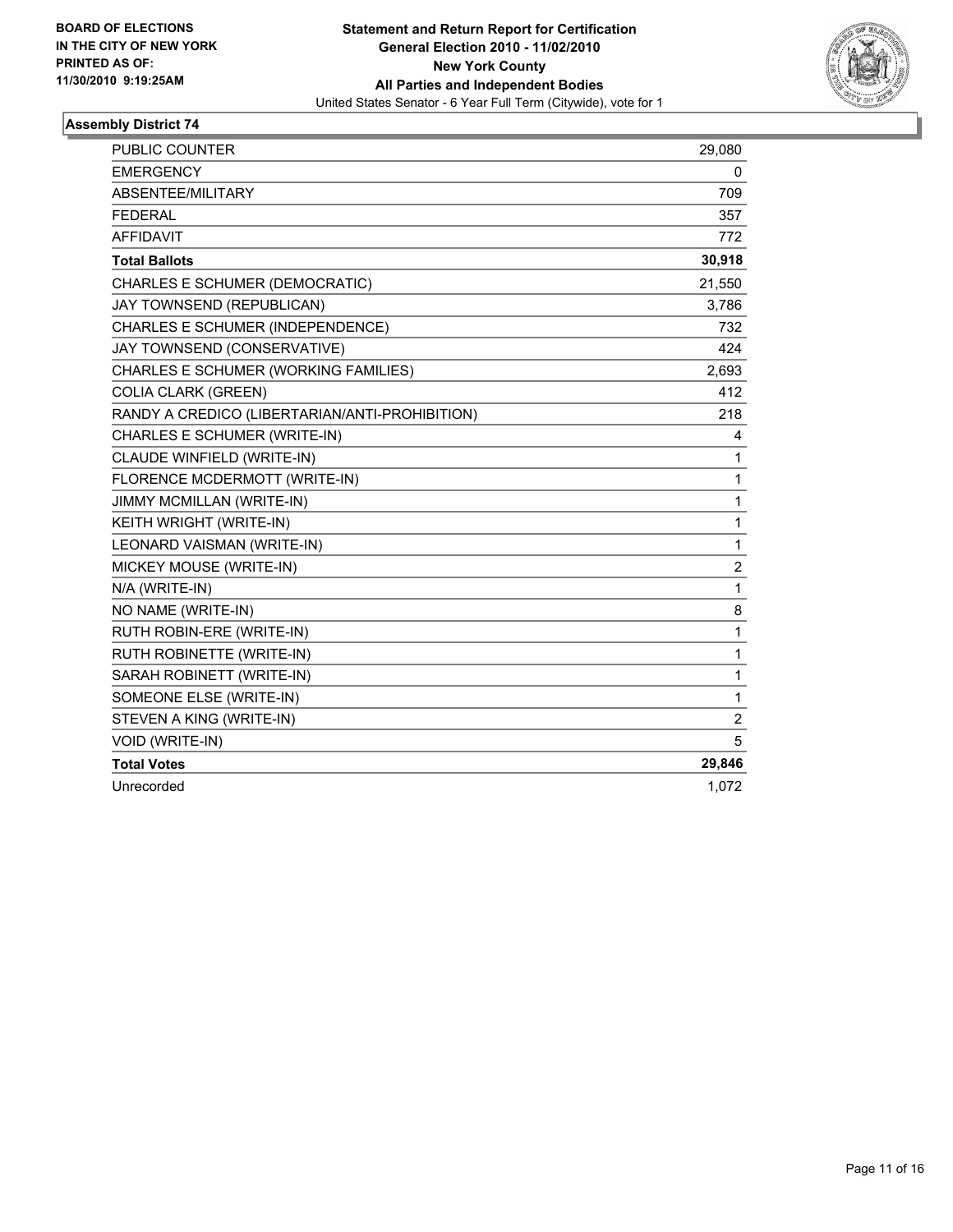

| PUBLIC COUNTER                                 | 32,976           |
|------------------------------------------------|------------------|
| <b>EMERGENCY</b>                               | 75               |
| <b>ABSENTEE/MILITARY</b>                       | 1,066            |
| <b>FEDERAL</b>                                 | 562              |
| <b>AFFIDAVIT</b>                               | 911              |
| <b>Total Ballots</b>                           | 35,590           |
| CHARLES E SCHUMER (DEMOCRATIC)                 | 25,110           |
| JAY TOWNSEND (REPUBLICAN)                      | 4,640            |
| CHARLES E SCHUMER (INDEPENDENCE)               | 908              |
| JAY TOWNSEND (CONSERVATIVE)                    | 396              |
| CHARLES E SCHUMER (WORKING FAMILIES)           | 2,921            |
| <b>COLIA CLARK (GREEN)</b>                     | 437              |
| RANDY A CREDICO (LIBERTARIAN/ANTI-PROHIBITION) | 264              |
| ADRIANO ESPAILLAT (WRITE-IN)                   | 1                |
| AL SHARPTON (WRITE-IN)                         | 1                |
| CARLA NORDSTROM (WRITE-IN)                     | 2                |
| CHARLES E SCHUMER (WRITE-IN)                   | 3                |
| DAVID PATERSON (WRITE-IN)                      | 1                |
| ELIZABETH WARREN (WRITE-IN)                    | 1                |
| <b>GREG BALL (WRITE-IN)</b>                    | 1                |
| HAM SANDWICH (WRITE-IN)                        | 1                |
| JEAN DOHERTY (WRITE-IN)                        | $\mathbf 1$      |
| JIMMY MCMILLAN (WRITE-IN)                      | $\mathbf 1$      |
| JOHN MCCARTHY (WRITE-IN)                       | $\boldsymbol{2}$ |
| LARRY MONTY (WRITE-IN)                         | 1                |
| MARYANNE SLULLEY (WRITE-IN)                    | 1                |
| MITT ROMNEY (WRITE-IN)                         | 1                |
| NO NAME (WRITE-IN)                             | 2                |
| NONE (WRITE-IN)                                | 2                |
| SOMEONE ELSE (WRITE-IN)                        | $\mathbf 1$      |
| TED SORENSEN (WRITE-IN)                        | 1                |
| VOID (WRITE-IN)                                | 4                |
| <b>Total Votes</b>                             | 34,704           |
| Unrecorded                                     | 886              |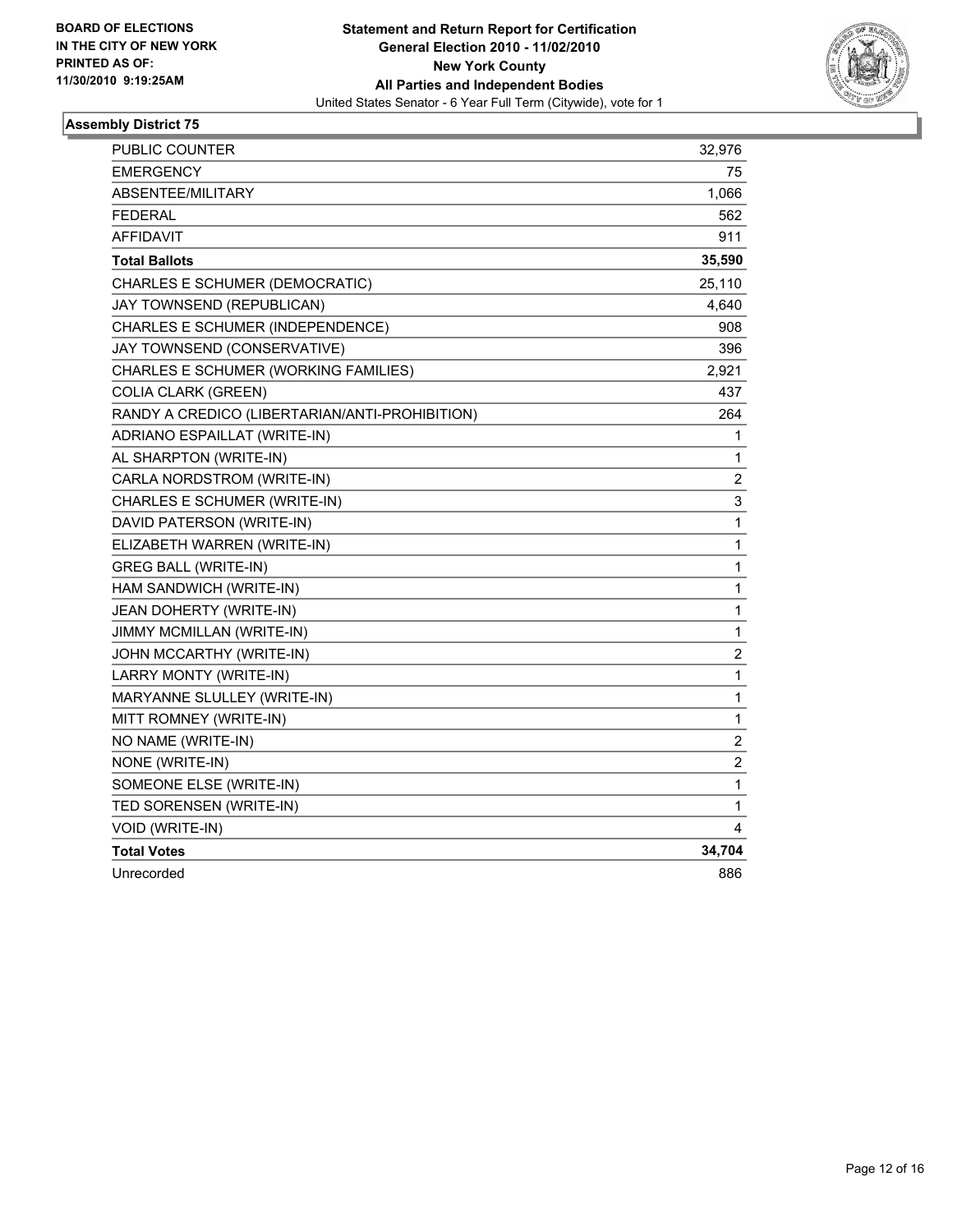

## **Total for United States Senator - 6 Year Full Term (Citywide) - New York County**

| PUBLIC COUNTER                                 | 341,235        |
|------------------------------------------------|----------------|
| <b>EMERGENCY</b>                               | 120            |
| ABSENTEE/MILITARY                              | 9,115          |
| <b>FEDERAL</b>                                 | 4,542          |
| <b>AFFIDAVIT</b>                               | 9,607          |
| <b>Total Ballots</b>                           | 364,619        |
| CHARLES E SCHUMER (DEMOCRATIC)                 | 264,368        |
| JAY TOWNSEND (REPUBLICAN)                      | 42,295         |
| CHARLES E SCHUMER (INDEPENDENCE)               | 8,479          |
| JAY TOWNSEND (CONSERVATIVE)                    | 3,528          |
| CHARLES E SCHUMER (WORKING FAMILIES)           | 26,079         |
| <b>COLIA CLARK (GREEN)</b>                     | 4,286          |
| RANDY A CREDICO (LIBERTARIAN/ANTI-PROHIBITION) | 1,974          |
| ABSTAIN (WRITE-IN)                             | 1              |
| ADAM CLAYTON (WRITE-IN)                        | 1              |
| ADRIANO ESPAILLAT (WRITE-IN)                   | 1              |
| AL SHARPTON (WRITE-IN)                         | 1              |
| ALFRED TAYLOR (WRITE-IN)                       | 1              |
| ALTON MADDOX (WRITE-IN)                        | 1              |
| BARRY ZIMMERMAN (WRITE-IN)                     | 1              |
| BELLA ABZY (WRITE-IN)                          | 1              |
| <b>BERNSTEIN (WRITE-IN)</b>                    | 1              |
| BOYCOTT PARTHED ISRAEL! (WRITE-IN)             | 1              |
| CARLA NORDSTROM (WRITE-IN)                     | $\overline{c}$ |
| CAROLINE KENNEDY (WRITE-IN)                    | 1              |
| CAROLYN KENNEDY (WRITE-IN)                     | 2              |
| CAROLYN MCCARTHY (WRITE-IN)                    | 1              |
| CHARLES BARRON (WRITE-IN)                      | $\overline{2}$ |
| CHARLES E SCHUMER (WRITE-IN)                   | 34             |
| CHARLES E. SCHUMER (WRITE-IN)                  | $\mathbf{2}$   |
| CHARLI KEMP (WRITE-IN)                         | 1              |
| CLAUDE WINFIELD (WRITE-IN)                     | 1              |
| CLINTON (WRITE-IN)                             | 1              |
| COLIA LIDDELL LAFAYETTE CLARK (WRITE-IN)       | 1              |
| CRISTOBALL SILVA (WRITE-IN)                    | 1              |
| DAFFY DUCK (WRITE-IN)                          | 1              |
| DAVID FAUST (WRITE-IN)                         | 1              |
| DAVID PATERSON (WRITE-IN)                      | 1              |
| DAVID PATTERSON (WRITE-IN)                     | 1              |
| DEBORAH GLICK (WRITE-IN)                       | 1              |
| DOUGLAS SCHREIBER (WRITE-IN)                   | 1              |
| DRAGAN SIMIL (WRITE-IN)                        | 1              |
| DYLAN RATIGAN (WRITE-IN)                       | 1              |
| ED KOCH (WRITE-IN)                             | 1              |
| EDMAND C BURNS (WRITE-IN)                      | 1              |
| ELI SENOR (WRITE-IN)                           | 1              |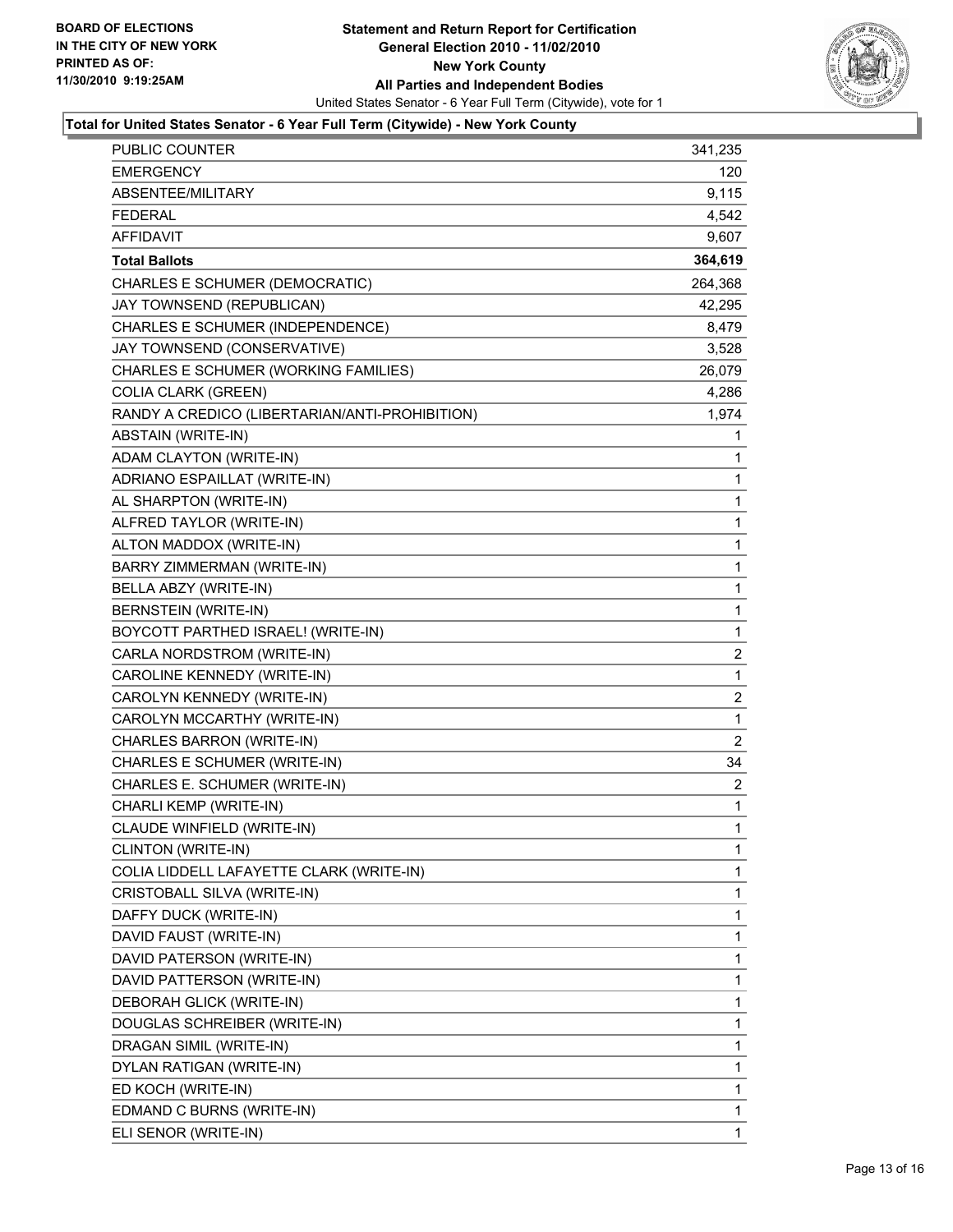

## **Total for United States Senator - 6 Year Full Term (Citywide) - New York County**

| ELIZABETH WARREN (WRITE-IN)                 | 3              |
|---------------------------------------------|----------------|
| EUROPEAN AMERICA (WRITE-IN)                 | 1              |
| FAULKNER (WRITE-IN)                         | 1              |
| FEISAL RAUF (WRITE-IN)                      | 1              |
| FLORENCE MCDERMOTT (WRITE-IN)               | 1              |
| FRED DOLLEAR (WRITE-IN)                     | 1              |
| FULL PUBLIC FUNDING (WRITE-IN)              | 1              |
| GAIL GOODE (WRITE-IN)                       | 1              |
| <b>GARY BERNSTEIN (WRITE-IN)</b>            | 2              |
| <b>GARY BERNSTEN (WRITE-IN)</b>             | 1              |
| <b>GARY BERNTSEN (WRITE-IN)</b>             | 1              |
| <b>GREG BALL (WRITE-IN)</b>                 | 1              |
| HAM SANDWICH (WRITE-IN)                     | 1              |
| HARVEY MILK (WRITE-IN)                      | 1              |
| HILLARY CLINTON (WRITE-IN)                  | 1              |
| HOLT (WRITE-IN)                             | 1              |
| JAY TOWNSEND (WRITE-IN)                     | 6              |
| JEAN DOHERTY (WRITE-IN)                     | 1              |
| JIMMY MCMILLAN (WRITE-IN)                   | 3              |
| JIMMY MCMILLIAN (WRITE-IN)                  | 1              |
| JOHN MCCARTHY (WRITE-IN)                    | $\mathbf{2}$   |
| JON STEWART (WRITE-IN)                      | 2              |
| KARL DENNINGER (WRITE-IN)                   | 1              |
| KEITH WRIGHT (WRITE-IN)                     | 1              |
| LARRY JACOBS (WRITE-IN)                     | 1              |
| LARRY MONTY (WRITE-IN)                      | 1              |
| LEONARD VAISMAN (WRITE-IN)                  | 1              |
| LISA MURKOWSTZ (WRITE-IN)                   | 1              |
| LIZARD PEOPLE (WRITE-IN)                    | 1              |
| LORD JESUS CHRIST THE SON OF GOD (WRITE-IN) | 1              |
| MARK SEAMAN (WRITE-IN)                      | 1              |
| MARY V ROBBINS MD (WRITE-IN)                | 1              |
| MARYANNE SLULLEY (WRITE-IN)                 | 1              |
| MEDICARE FOR ALL (WRITE-IN)                 | 1              |
| MICHAEL BLOOMBERG (WRITE-IN)                | 3              |
| MICHAEL BOCHSMAN (WRITE-IN)                 | 1              |
| MICHAEL FANDALL (WRITE-IN)                  | 1              |
| MICHAEL I. FANDAL (WRITE-IN)                | 1              |
| MICHAEL SANDAL (WRITE-IN)                   | 1              |
| MICKEY MOUSE (WRITE-IN)                     | $\overline{2}$ |
| MITT ROMNEY (WRITE-IN)                      | 1              |
| MITT ROMNI (WRITE-IN)                       | 1              |
| MONICA ANUSA (WRITE-IN)                     | 1              |
| N/A (WRITE-IN)                              | 1              |
| NESTER MAKHINO (WRITE-IN)                   | 1              |
| NICK MARTIN (WRITE-IN)                      | 1              |
|                                             |                |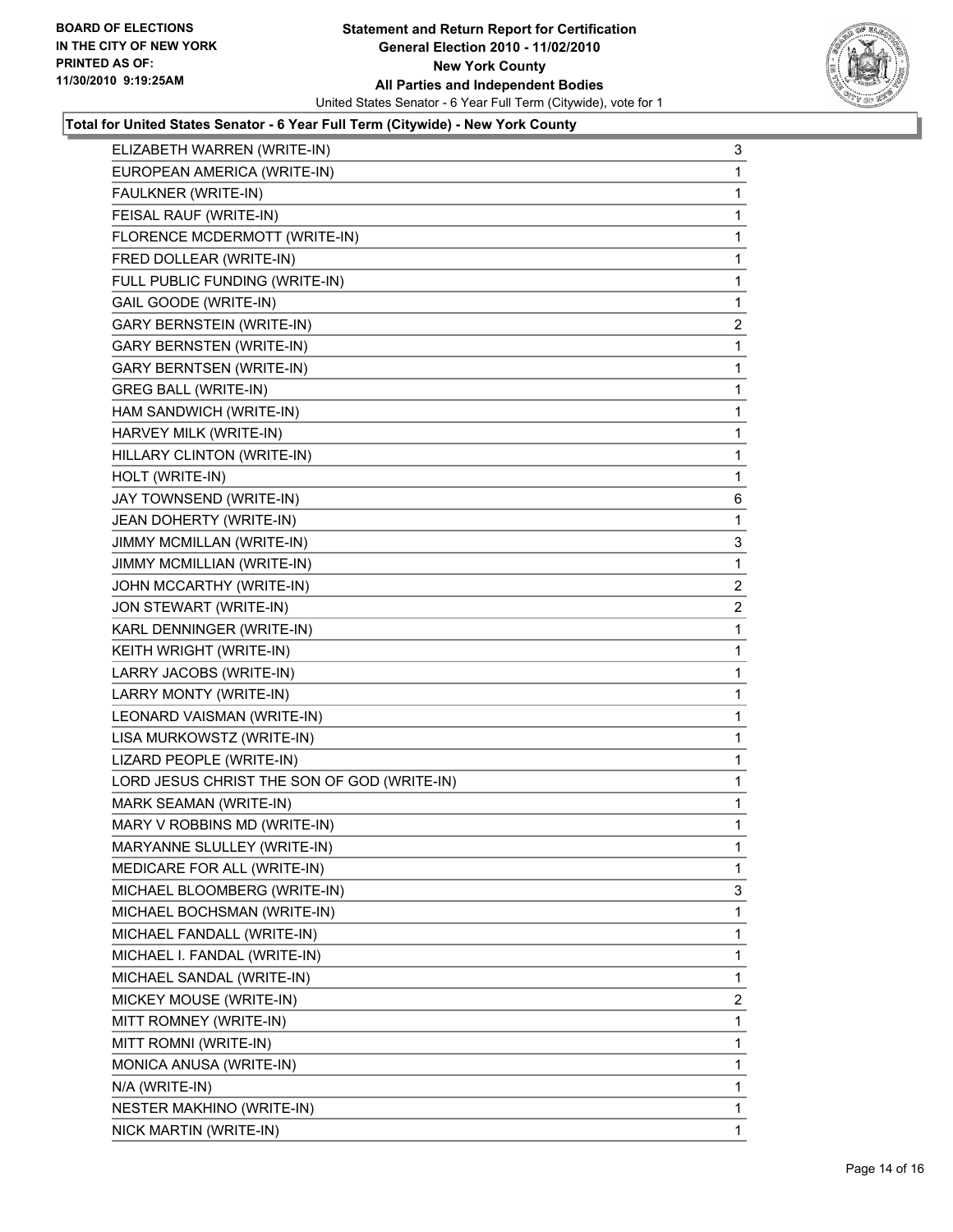

## **Total for United States Senator - 6 Year Full Term (Citywide) - New York County**

| NO NAME (WRITE-IN)                 | 26             |
|------------------------------------|----------------|
| NO ONE (WRITE-IN)                  | 2              |
| NOBODY (WRITE-IN)                  | 1              |
| NONE (WRITE-IN)                    | 5              |
| NONE OF THE ABOVE (WRITE-IN)       | 4              |
| NONE OF THE FOREGOING (WRITE-IN)   | 1              |
| NOT SCHUMER (WRITE-IN)             | 1              |
| PETER HOWARD (WRITE-IN)            | 2              |
| PETER KING (WRITE-IN)              | 1              |
| POPEYE (WRITE-IN)                  | 1              |
| RANDY A CREDICO (WRITE-IN)         | 1              |
| REBECCA CURT (WRITE-IN)            | 2              |
| RHODA NADLER (WRITE-IN)            | 1              |
| ROBERT WILLIAMS (WRITE-IN)         | 1              |
| ROY ENNIS (WRITE-IN)               | 1              |
| RUTH ROBIN-ERE (WRITE-IN)          | 1              |
| RUTH ROBINETT (WRITE-IN)           | 1              |
| RUTH ROBINETTE (WRITE-IN)          | 1              |
| RYAN E. HOFFMAN (WRITE-IN)         | 1              |
| SARA RUTH ROBINETTE (WRITE-IN)     | 2              |
| SARAH ROBINETT (WRITE-IN)          | 1              |
| SARAH RUTH RABINETT (WRITE-IN)     | 1              |
| SARAH RUTH ROBINETT (WRITE-IN)     | 2              |
| SCOTT M. SINGER (WRITE-IN)         | 1              |
| SCOTT MICHAEL SINGER (WRITE-IN)    | 1              |
| SCOTT SINGER (WRITE-IN)            | 1              |
| SINGLE PAYER (WRITE-IN)            | 1              |
| SOMEONE ELSE (WRITE-IN)            | 2              |
| ST. VINCENT REPLACEMENT (WRITE-IN) | 1              |
| STEVEN A KING (WRITE-IN)           | 2              |
| TED SORENSEN (WRITE-IN)            | 1              |
| THOMAS JEFFERSON (WRITE-IN)        | 1              |
| THOMAS K. DUDLE (WRITE-IN)         | $\overline{c}$ |
| TOM TAMASSIAN (WRITE-IN)           | 1              |
| TONY AVELLA (WRITE-IN)             | 3              |
| VOID (WRITE-IN)                    | 61             |
| WF KUNEZ (WRITE-IN)                | 1              |
| WILLIE COTTON (WRITE-IN)           | 3              |
| WORKERS PARTY (WRITE-IN)           | 1              |
| <b>Total Votes</b>                 | 351,283        |
| Unrecorded                         | 13,336         |